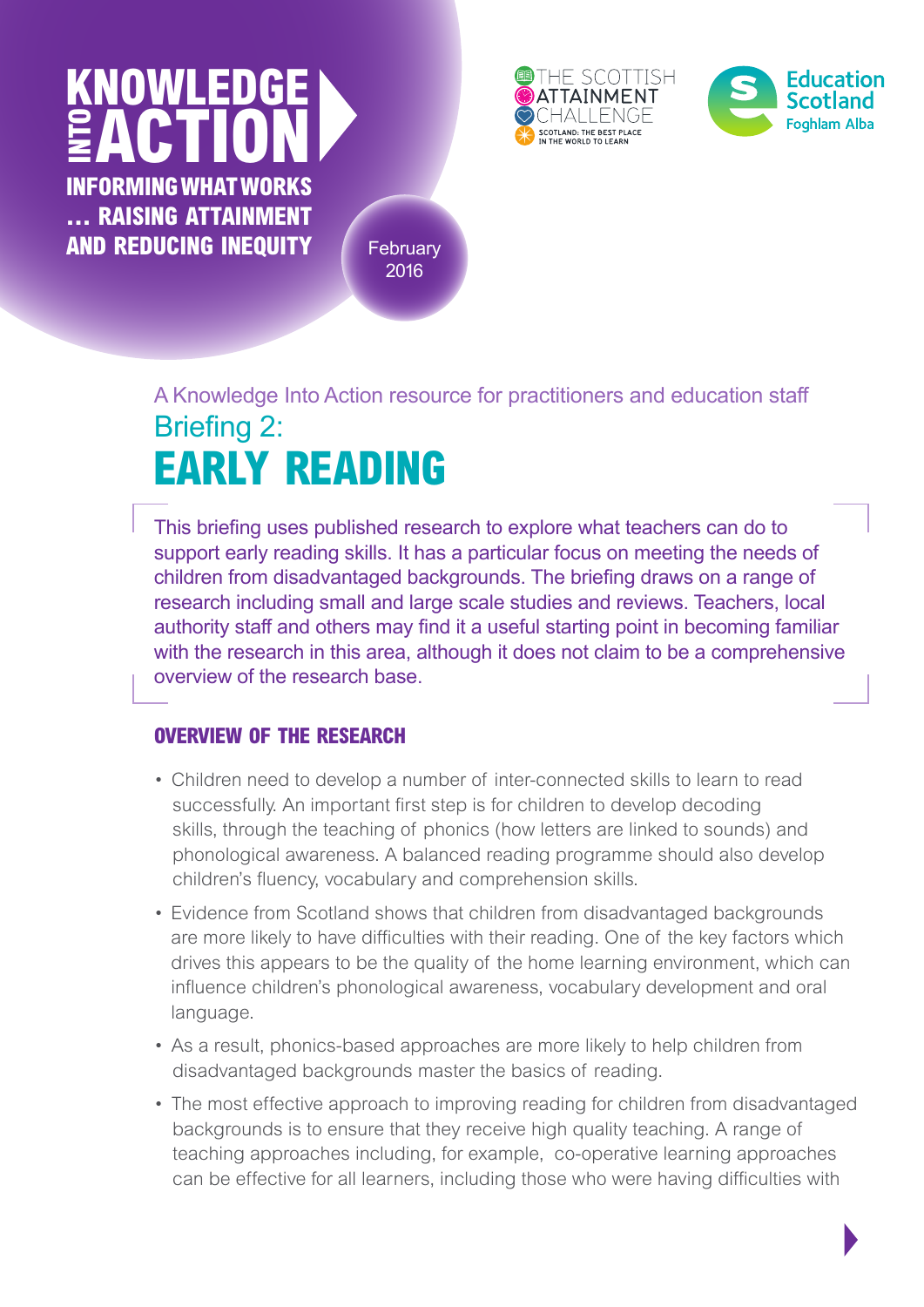reading. More targeted support programmes for children who are struggling with reading can also be effective if required, for instance one-to-one tutoring or small group teaching.

• Children from disadvantaged backgrounds can learn to read well when they receive high quality teaching which includes an appropriate mix of learning approaches that meets their needs.

# **WHAT DOES RESEARCH TELL US ARE THE KEY READING SKILLS THAT CHILDREN AGED 4-8 REQUIRE?**

Children need to develop decoding, fluency and comprehension skills in their primary years if they are to make good progress and become confident readers. Decoding skills are an important foundation for successful early reading, including knowledge about the alphabetic system and an awareness of phonics (National Institute of Child Health and Human Development, 2000; Rowe, 2005; Sharples et al, 2011; Bus and van IJzendoorn, 1999). The systematic, explicit teaching of phonics is important for the teaching of reading, and there are a number of different approaches to doing this, e.g. synthetic phonics and analytic phonics. Evidence supporting a particular phonics approach is not conclusive, however what appears more effective is to match phonics teaching to the needs of individual children (Education Endowment Foundation, 2015a). It is particularly important that phonics is part of a balanced programme of early reading teaching (National Institute of Child Health and Human Development, 2000). As Pearson et al. (2010, cited in Ellis, 2015) has noted, children can become good at phonics but remain poor readers.

As well as these important foundational skills, fluency, vocabulary and comprehension skills are important at all stages of education (Sharples et al., 2011). Fluency relates to children's ability to read aloud with speed, accuracy and proper expression (National Institute of Child Health and Human Development, 2000). Comprehension relates to children's ability to understand what they have read and includes skills such as vocabulary development (*ibid*). Hattie (2007) suggests that the key to children reading successfully appears to be paying attention to the 'five pillars' of good reading – phonemic awareness, phonics, fluency, vocabulary and comprehension.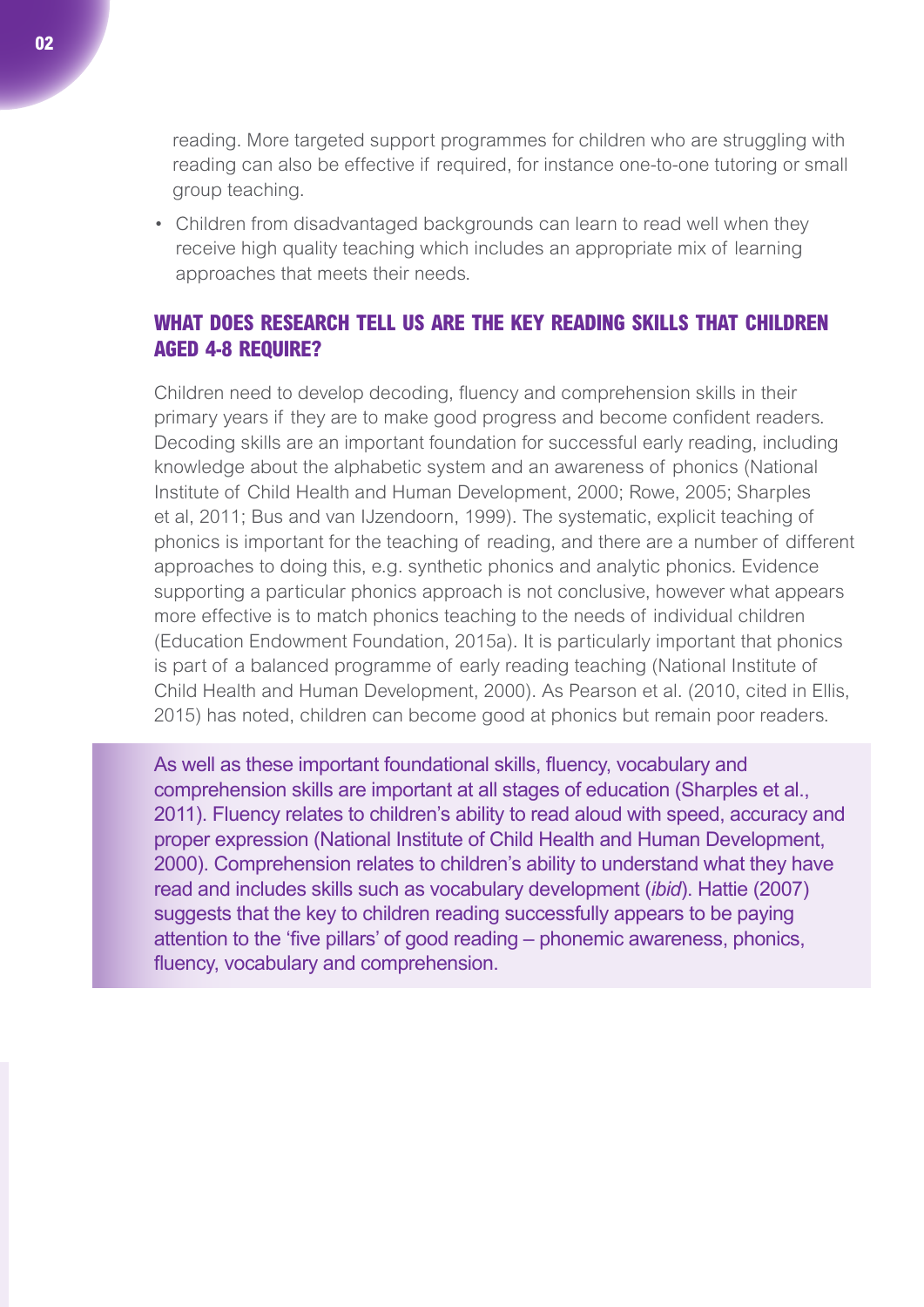# **WHAT DOES THE RESEARCH TELL US ARE THE SPECIFIC CHALLENGES THAT CHILDREN FROM DISADVANTAGED BACKGROUNDS FACE IN LEARNING TO READ?**

Research (e.g. Buckingham et al., 2014) has consistently shown that children from disadvantaged backgrounds are likely to find reading difficult, and that these gaps in ability are evident before the start of schooling. Results from Scottish research and national monitoring studies bear this out. For instance, the Scottish Survey of Literacy and Numeracy 2014 shows that learners living in the least deprived areas had higher reading performance than those in the middle and most deprived areas at all stages, particularly at S2 (Scottish Government, 2015).

The relationship between a child's socio-economic status and their reading ability is a complex one (Buckingham et al., 2014). One of the factors that influences reading outcomes for children from disadvantaged backgrounds is the quality of the early home learning environment, which can influence children's phonological awareness as well as their vocabulary and oral language (*ibid*). The early home learning environment for reading is a measure of the availability of literacy resources in the home, cultural enrichment and reading-related parenting practices from birth to five (*ibid*). Parental education is one of the important factors that influences the home learning environment (Hartas, 2013). Evidence from the Growing Up in Scotland study suggests that some children from disadvantaged backgrounds in Scotland face challenges in their home learning environment. For instance, children whose parents had higher qualifications were more frequently involved in home learning activities such as reading, painting and games involving shapes and numbers than those whose parents had fewer or no qualifications (Bradshaw, 2011).

It is important to note that the different factors that affect children from disadvantaged backgrounds do not determine their outcomes (Buckingham et al., 2014; Ellis, 2015). It is also important to note that children are "active agents who are capable of influencing their own interactions with parents, peers and schools" (Hartas, 2012). This means that children's own attitudes to learning and their social competencies are important factors to consider when planning their learning (*ibid*).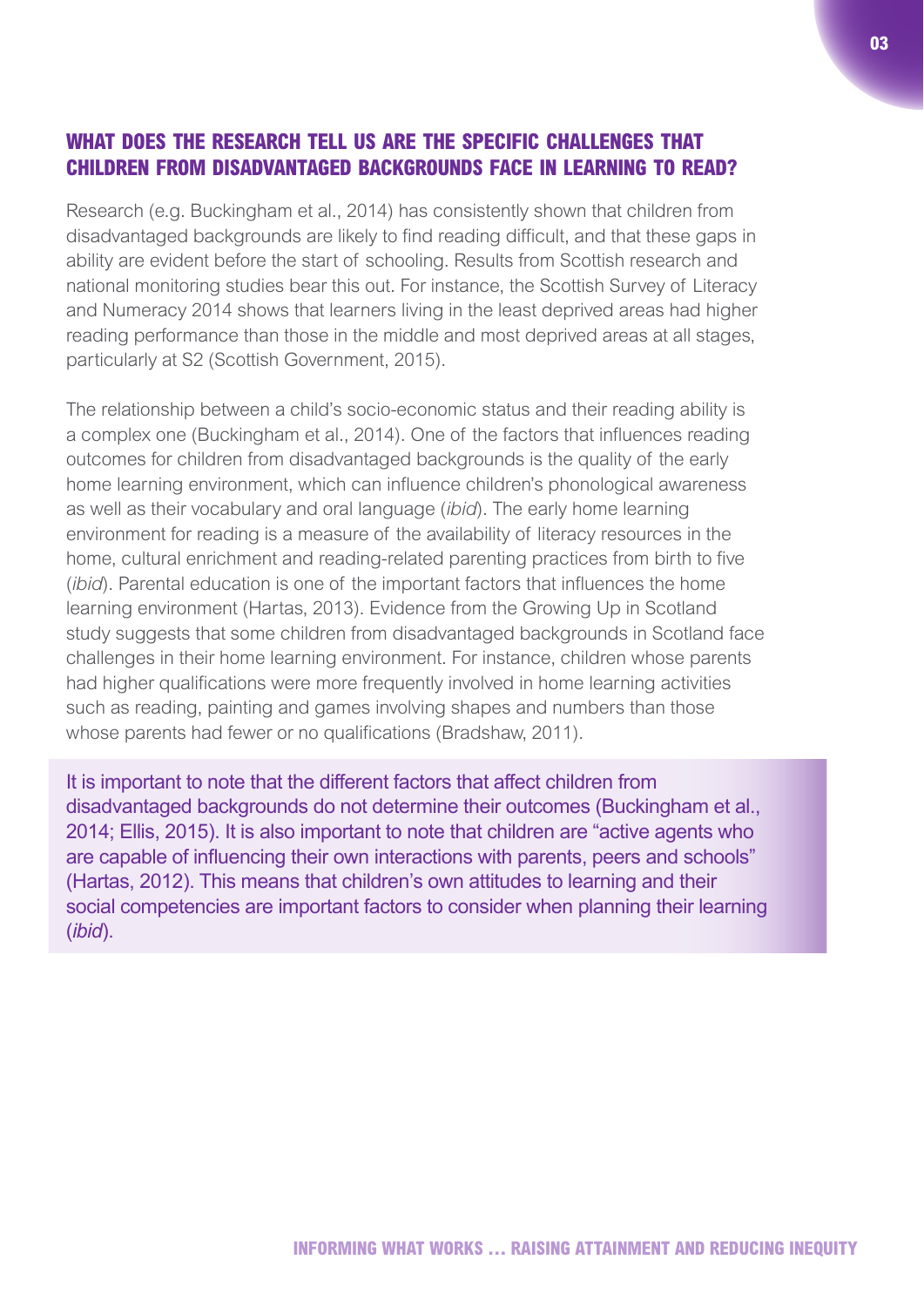# **WHAT ARE THE SCHOOL-BASED/LED INTERVENTIONS, STRATEGIES OR APPROACHES FOR TEACHING READING THAT HAVE BEEN SHOWN TO BE SUCCESSFUL IN HELPING CHILDREN FROM DISADVANTAGED BACKGROUNDS TO READ?**

As Ellis (2015) has noted, children from disadvantaged backgrounds learn to read well when a number of important factors are in place. These include intellectually challenging classroom environments and teaching which creates a mix of literacy learning opportunities that match pupils' needs.

The Education Endowment Foundation, which aims to identify strategies that are effective for 'closing the gap' for children from disadvantaged backgrounds, highlights that phonics-based approaches have been found to have been effective in supporting younger readers to master the basics, as part of a balanced reading programme (Education Endowment Foundation, 2015a). Children from disadvantaged backgrounds may not have developed a rich phonological awareness through their home learning environments (Rowe, 2005, Stahl and Miller, 1989).

The Education Endowment Foundation also suggests that reading comprehension strategies that focus on learners' understanding of words and texts are effective for children aged over eight, especially those who are not making effective progress (Education Endowment Foundation, 2015b). Programmes which specifically focus on vocabulary development can also assist children from disadvantaged backgrounds not only to develop their vocabulary but also to better identify concepts and their properties (Neuman et al., 2011).

Research suggests that the most effective approach to improving outcomes for children from disadvantaged backgrounds is to ensure that they receive high quality teaching in the first place (Sharples et al., 2011). For instance, cooperative learning approaches used with a class were found to be effective for all learners, as well as those who were the lowest performing (*ibid*).

If children are still finding it challenging to read, more targeted approaches can also be effective. For instance, specific programmes that provide one-to-one reading support by teachers, or well-trained support staff, have been found to be very effective, especially those which have a stronger emphasis on phonics (Sharples et al., 2011). These groups of staff can also provide effective support for readers with less serious problems by using small group teaching (in groups of two to six) (*ibid*).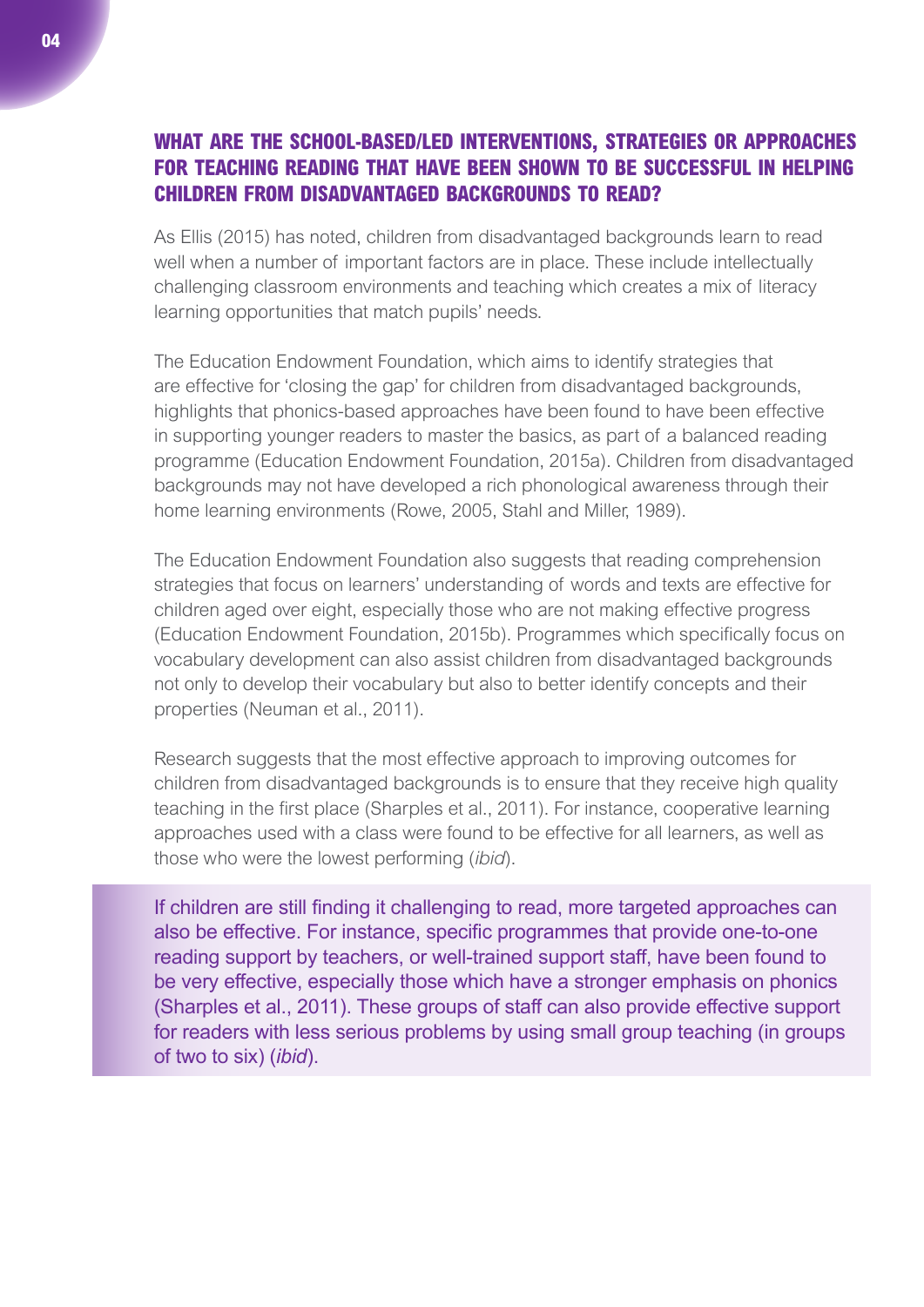## **FIND OUT MORE**

The following resources, published by Education Scotland, may be of use:

## **Education Scotland Primary One Literacy Action and Assessment Resource (POLAAR)**

[http://www.educationscotland.](http://www.educationscotland.gov.uk/resources/p/polaar/introduction.asp?strReferringChannel=learningandteaching&strReferringPageID=tcm:4-536738-64&class=l3+d134498+d134510) [gov.uk/resources/p/polaar/](http://www.educationscotland.gov.uk/resources/p/polaar/introduction.asp?strReferringChannel=learningandteaching&strReferringPageID=tcm:4-536738-64&class=l3+d134498+d134510) [introduction.asp?strReferringCh](http://www.educationscotland.gov.uk/resources/p/polaar/introduction.asp?strReferringChannel=learningandteaching&strReferringPageID=tcm:4-536738-64&class=l3+d134498+d134510) [annel=learningandteaching&str](http://www.educationscotland.gov.uk/resources/p/polaar/introduction.asp?strReferringChannel=learningandteaching&strReferringPageID=tcm:4-536738-64&class=l3+d134498+d134510) [ReferringPageID=tcm:4-536738-](http://www.educationscotland.gov.uk/resources/p/polaar/introduction.asp?strReferringChannel=learningandteaching&strReferringPageID=tcm:4-536738-64&class=l3+d134498+d134510) [64&class=l3+d134498+d134510](http://www.educationscotland.gov.uk/resources/p/polaar/introduction.asp?strReferringChannel=learningandteaching&strReferringPageID=tcm:4-536738-64&class=l3+d134498+d134510)

#### **Education Scotland: 3-18 Literacy Review**

[http://www.educationscotland.gov.uk/](http://www.educationscotland.gov.uk/Images/3to18LiteracyandEnglishReview_tcm4-856583.pdf) [Images/3to18LiteracyandEnglishReview\\_](http://www.educationscotland.gov.uk/Images/3to18LiteracyandEnglishReview_tcm4-856583.pdf) [tcm4-856583.pdf](http://www.educationscotland.gov.uk/Images/3to18LiteracyandEnglishReview_tcm4-856583.pdf) 

# **Education Scotland SSLN Professional Learning Resources, supporting reading, writing and listening and talking (group discussion)**

[http://www.educationscotland.gov.uk/](http://www.educationscotland.gov.uk/learningandteaching/assessment/ssln/resources/literacyprofessionallearningresource/index.asp) [learningandteaching/assessment/ssln/resources/](http://www.educationscotland.gov.uk/learningandteaching/assessment/ssln/resources/literacyprofessionallearningresource/index.asp) [literacyprofessionallearningresource/index.asp](http://www.educationscotland.gov.uk/learningandteaching/assessment/ssln/resources/literacyprofessionallearningresource/index.asp)

#### **Education Scotland Journey to Excellence**

<http://www.journeytoexcellence.org.uk/>

#### **Education Endowment Foundation – Phonics**

[https://educationendowmentfoundation.org.uk/toolkit/](https://educationendowmentfoundation.org.uk/toolkit/toolkit-a-z/phonics/) [toolkit-a-z/phonics/](https://educationendowmentfoundation.org.uk/toolkit/toolkit-a-z/phonics/) 

This briefing is not a comprehensive overview of published research in a particular area. Nor is it a definitive statement of policy or a recommendation to adopt a particular approach.

# **WHAT DOES THIS MEAN FOR YOU?**

- How does your teaching reflect Hattie's 'five pillars of good reading' (phonemic awareness, phonics, fluency, vocabulary and comprehension)?
- What targeted interventions do you use to support children who continue to have difficulties learning to read?
- What aspects of the home learning environment do you consider when teaching children to read?
- How are you supporting children from disadvantaged backgrounds to learn to read?
- How are you engaging parents to help them support home learning?